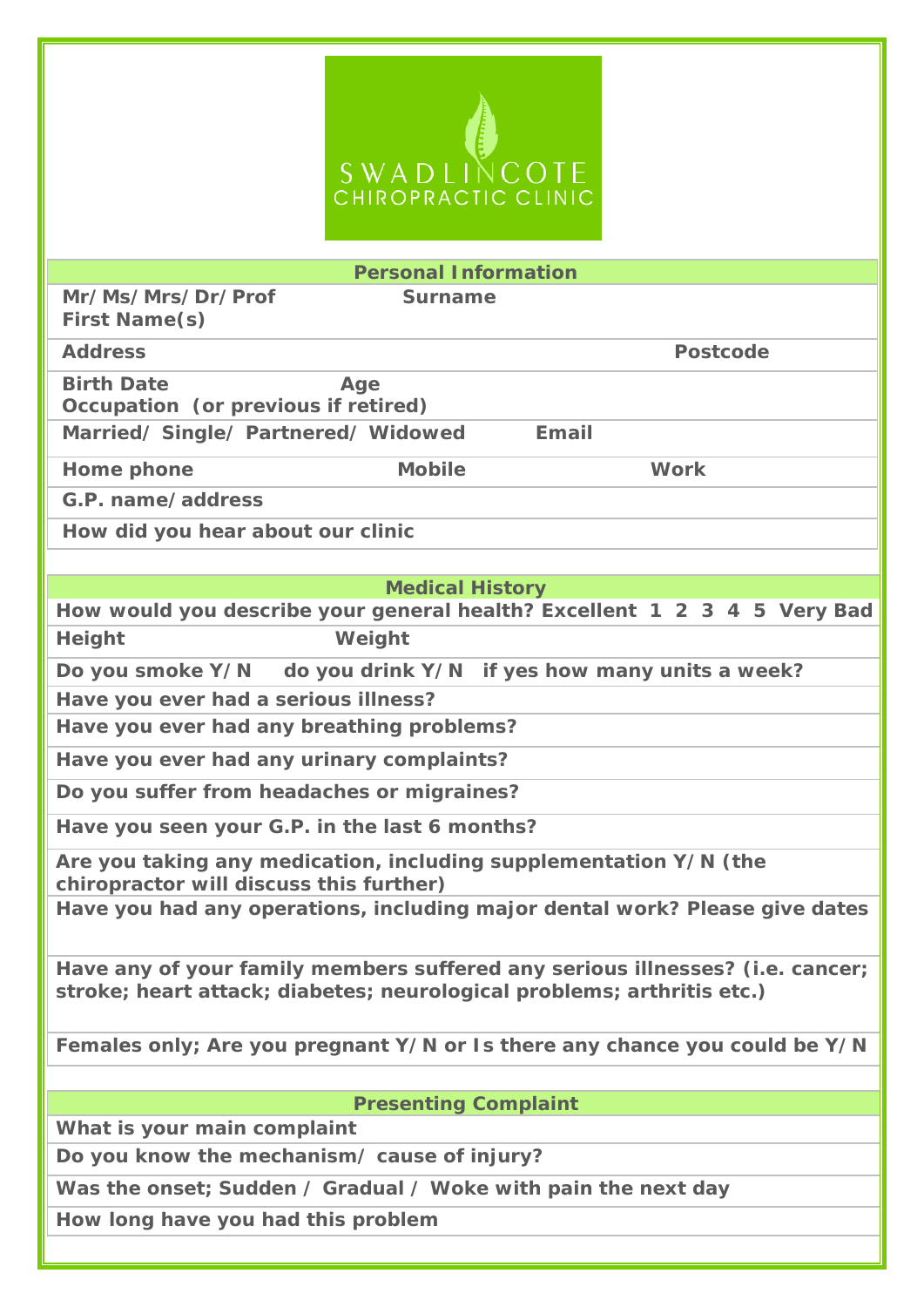**Have you ever had anything similar before Y/N when?**

**Do your symptoms radiate into the arms/legs, fingers/toes**

**Please describe your pain – Dull – Sharp – Aching – Stiffness – shooting – Burning – Tingling – Numbness - Other (describe)**

**Are your symptoms; – Constant – Come & Go –Weekly – Monthly - Improving - Worsening – the same since onset – Other(Describe)**

**Your general pain level is – No pain 0 1 2 3 4 5 6 7 8 9 10 Worst pain**

**Does anything make the symptoms worse** 

**What makes the symptoms better – Meds – Heat – Cold – Movement – Rest - Other** 

**Are your symptoms worse at a particular time of day; if so when**

**Does the pain affect any of your normal daily activities Y/N**



**Please indicate on the diagram the location and character of your pain/discomfort:**

- o **Numbness ====**
- o **Tingling oooo**
- o **Dull/Achy pain vvvv**
- o **Sharp pain ////**
- o **Burning xxxx**
- o **Stiffness ####**

**Presenting complaint (Continued)**

**Does your GP know about this condition Y/N What other treatments have you received for this problem**

**Where? When?** 

**Did it help? Y/N/not sure. How many treatments did you have?**

**Any Investigations Y/N X-Ray / MRI / CT / Bone Scan / Blood Tests / Other Where and when**

**What were the results?**

**Is your condition work related YES NO MAYBE**

**Have you had any accidents or injuries that may have caused or contributed to your problem?**

**Does your pain stop you from getting to sleep? Y/N**

**Do you wake in the night due to pain? Y/N**

**If yes; how often?** Any particular time?

**Do you suffer from night sweats that are not due to hormonal changes Y/N**

**Have you had any recent, unexplained weight loss? Y/N**

**Have you had any unexplained change in your bowel or bladder function Y/N**

**Helping this issue would increase my quality of life by:** 

**10-20% 30-40% 50-60% 70-80% 90% 100%**